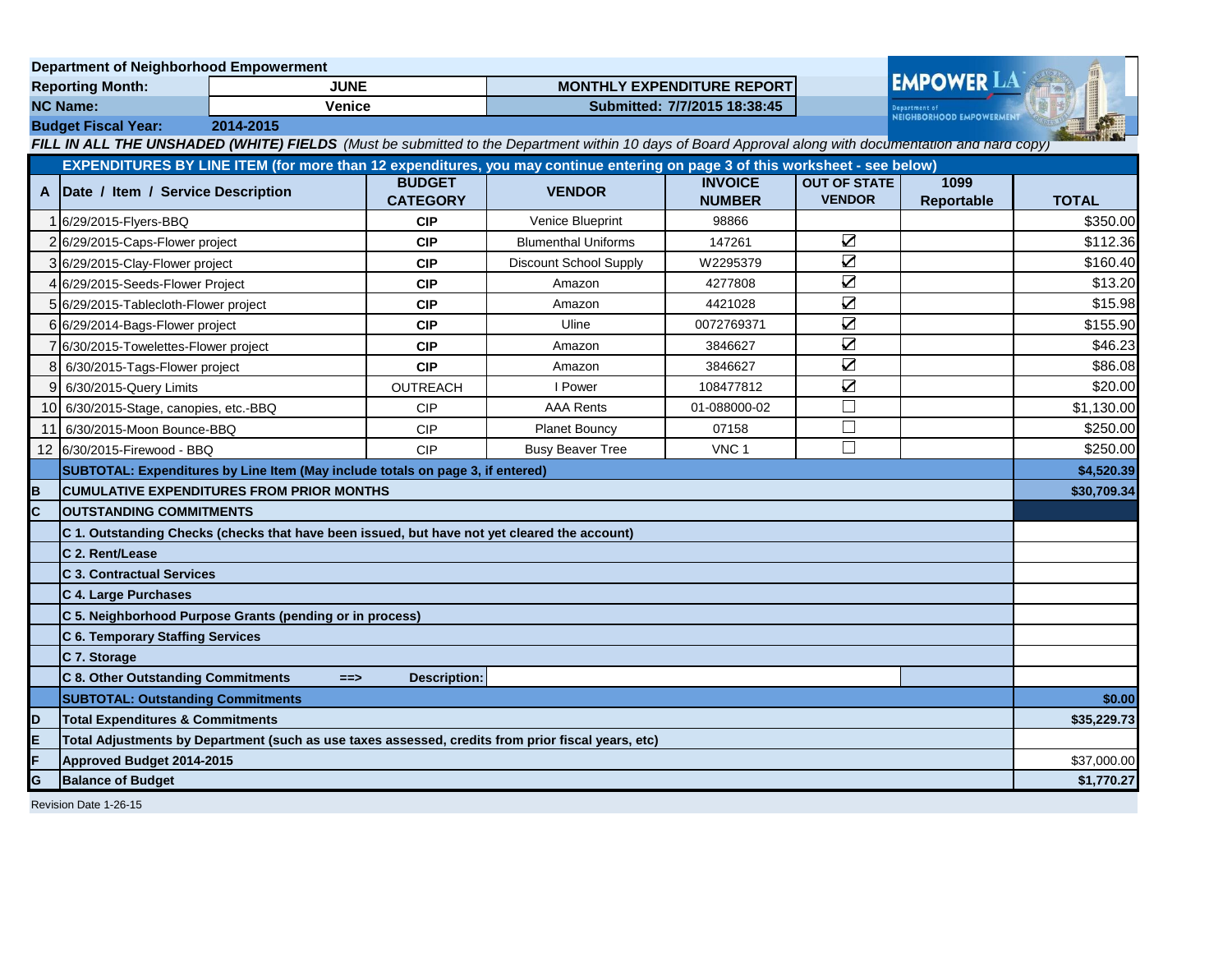| <b>Reporting Month:</b> | <b>JUNE</b>   |
|-------------------------|---------------|
| <b>NC Name:</b>         | <b>Venice</b> |

| <b>MONTHLY CASH RECONCILIATION</b>                               |        |                                         |                                              |            |  |  |  |
|------------------------------------------------------------------|--------|-----------------------------------------|----------------------------------------------|------------|--|--|--|
| <b>Beginning Balance</b><br><b>Funds Deposited</b><br>(A)<br>(B) |        | <b>Total Available</b><br>$(C) = (A+B)$ | Remaining<br><b>Balance</b><br>$(E) = C - D$ |            |  |  |  |
| \$6,290.57                                                       | \$0.00 | \$6,290.57                              | \$4,520.39                                   | \$1,770.18 |  |  |  |

| <b>MONTHLY BUDGETARY ANALYSIS</b> |                                 |                              |                                      |                                                  |                                                                        |  |  |
|-----------------------------------|---------------------------------|------------------------------|--------------------------------------|--------------------------------------------------|------------------------------------------------------------------------|--|--|
| <b>Category Identifier</b>        | <b>Budget Category</b>          | <b>Adopted Budget</b><br>(A) | <b>Total Spent this Month</b><br>(B) | <b>Total Spent in</b><br><b>Prior Months (C)</b> | <b>Unspent</b><br><b>Budget</b><br><b>Balance</b><br>$(D) = A - B - C$ |  |  |
| 100                               | <b>Operations</b>               | \$7,450.00                   | \$0.00                               | \$4,299.79                                       | \$3,150.21                                                             |  |  |
| <b>200</b>                        | <b>Outreach</b>                 | \$10,550.00                  | \$476.34                             | \$9,830.35                                       | \$243.31                                                               |  |  |
| 300                               | <b>Community</b><br>Improvement | \$19,000.00                  | \$4,044.05                           | \$11,579.20                                      | \$3,376.75                                                             |  |  |
| 400                               | <b>NPG</b>                      |                              | \$0.00                               |                                                  | \$0.00                                                                 |  |  |
| 500                               | <b>Elections</b>                |                              | \$0.00                               |                                                  | \$0.00                                                                 |  |  |
| 900                               | <b>Unallocated</b>              |                              | \$0.00                               | \$5,000.00                                       | $-$5,000.00$                                                           |  |  |
|                                   | <b>TOTAL</b>                    | \$37,000.00                  | \$4,520.39                           | \$30,709.34                                      | \$1,770.27                                                             |  |  |

## **NEIGHBORHOOD COUNCIL DECLARATION**

**We, the Treasurer and Signer of the above indicated Council, declare that the information presented on this form is accurate and complete, and will furnish additional documentation to the Department of Neighborhood Empowerment upon request.**

| <b>Treasurer Signature</b>    |                      | <b>Signer's Signature</b> |                     |  |  |  |
|-------------------------------|----------------------|---------------------------|---------------------|--|--|--|
| <b>Print Name</b>             | <b>HUGH HARRISON</b> | <b>Print Name</b>         | <b>SYLVIA AROTH</b> |  |  |  |
| <b>Date</b>                   |                      | <b>Date</b>               |                     |  |  |  |
| <b>NC Additional Comments</b> |                      |                           |                     |  |  |  |
| Revision Date 1-26-15         |                      |                           |                     |  |  |  |

| <b>Reporting Month:</b> | <b>JUNE</b>   |
|-------------------------|---------------|
| <b>NC Name:</b>         | <b>Venice</b> |